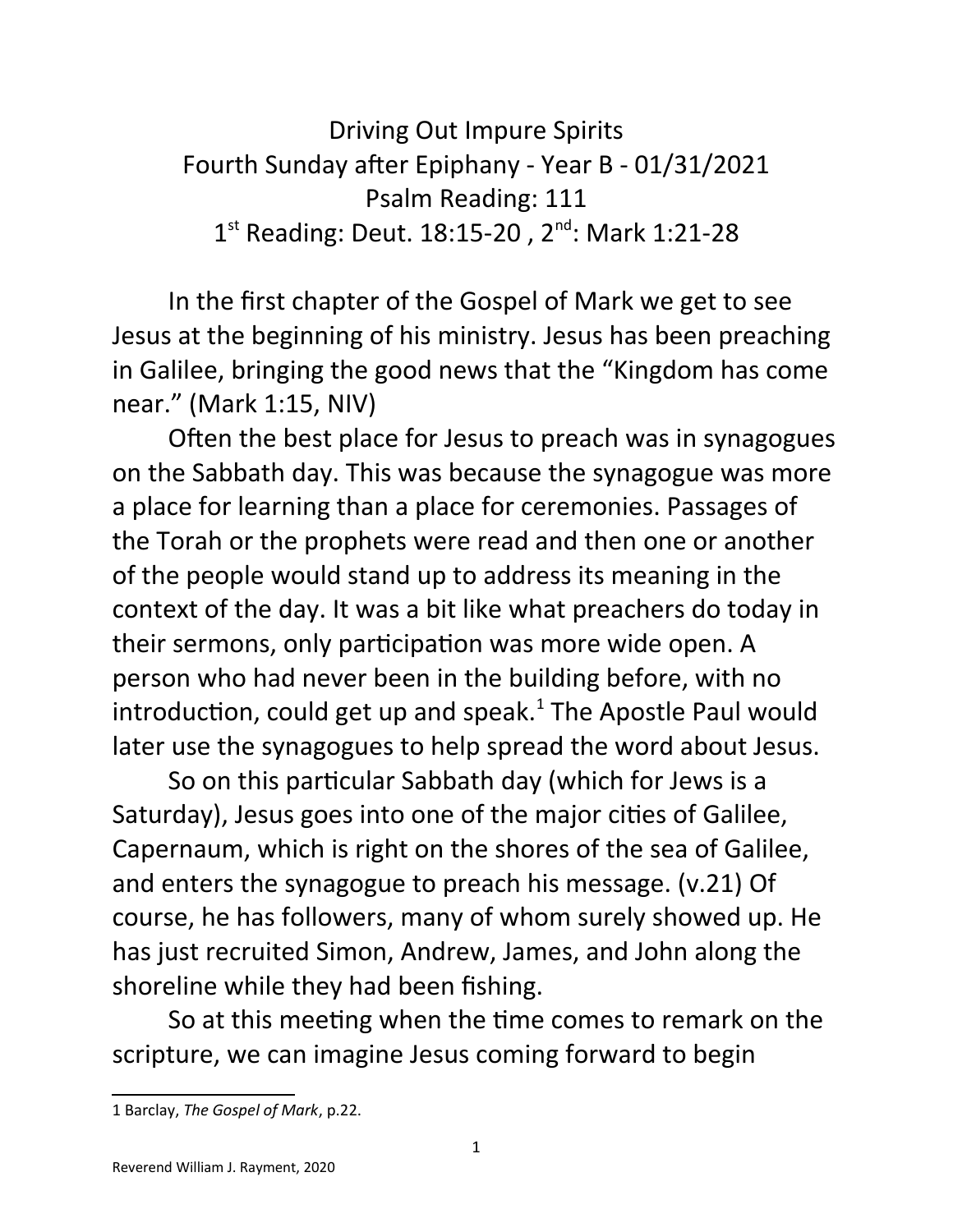speaking to the gathered crowd. He is probably dressed in a linen robe. We assume that he had the long hair and the traditional beard of the time.

Mark tells us that Jesus was an amazing preacher. He must have stood with confidence speaking without notes and reaching into the hearts of most of those who heard him. We know that he impressed the crowd because Mark says that he taught "with authority, not as the teachers of the law." (v.22)

What does it mean that he taught with authority? Some commentators tell us this might have to do with the preaching style of Jesus. The "teachers of the law" viewed the Bible, in many ways, as a legal document, prescribing precise rules for every situation in life. The Pharisees generally took a very strict and dry approach that seemed to be rather technical, dwelling on the minutia, and recommending behavior that advocated adherence to the letter rather than the spirit of the laws. Meanwhile, Jesus spoke more as a prophet. Telling people what these passages meant for their own lives in the Spirit, what they meant for the nation of Israel.

In the midst of this discourse from Jesus a strange thing happens, (I know this is hard to imagine in a Presbyterian Church where everything is done decently and in order but...) a man rises up, and interrupts, and it is immediately evident to the crowd that by his demeanor and his interruption of Jesus that this is a man possessed by an impure spirit.

Now, I think it is worthwhile to explore what "being possessed by an impure spirit" might mean in the context of that time and place. It could have meant many things. It could have been a simple illness, but more likely it was something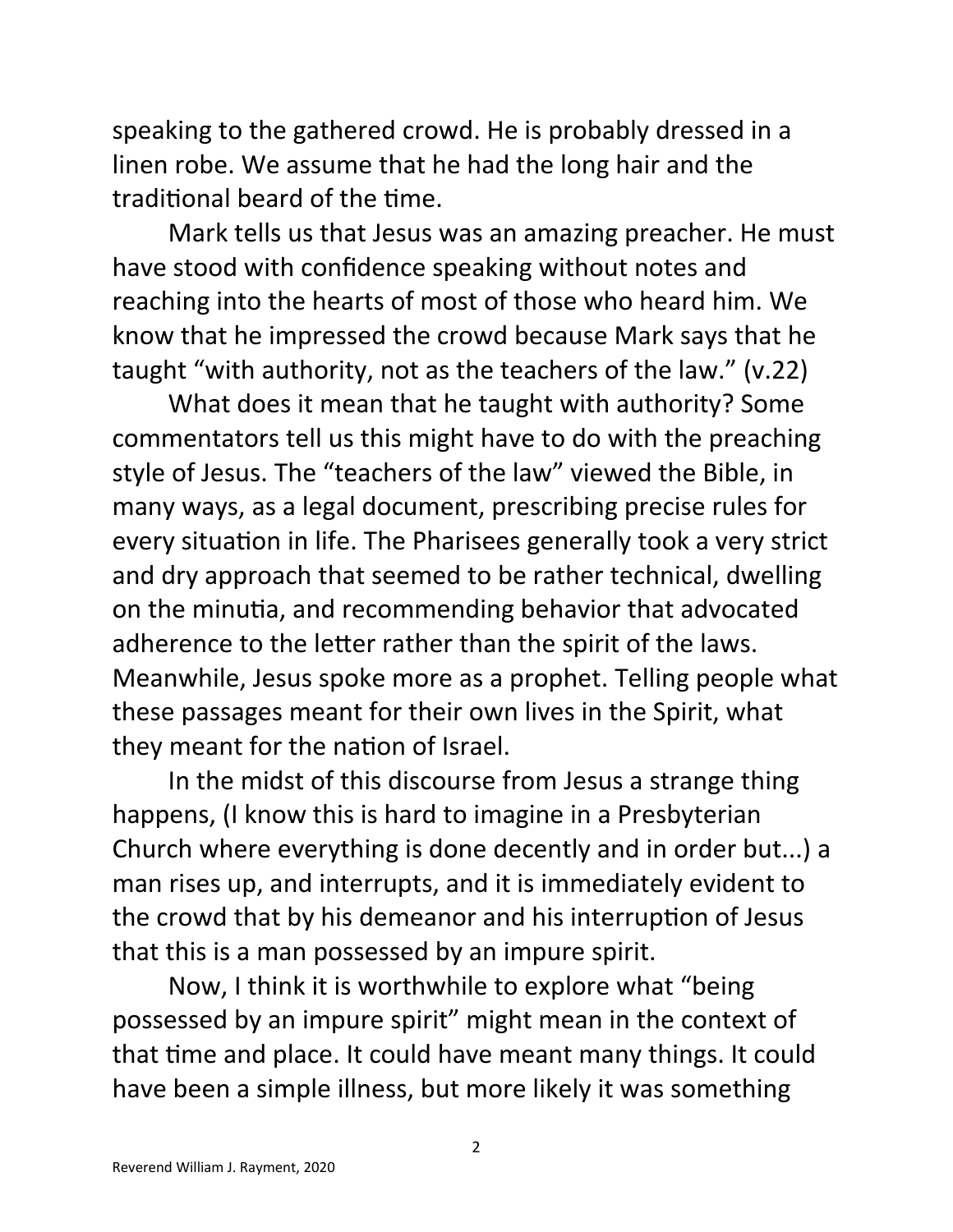that affected the man's behavior. In the parlance of our day it may have meant that the man had a mental illness or an addiction. In this passage we find out that there is a reaction to Jesus coming in the form of a cry from within the man, but seemingly not from the person himself. The demon, or should I say demons, shouted, "What do you want with us, Jesus of Nazareth? Have you come to destroy us? I know who you are – the Holy One of God!"

Notice that the man shouts, "What do you want with  $us?"$ </u> Does that mean there are more than one demons in the man? Or was he just speaking for demons in general? We don't really know. But we do know that the demon feared destruction, and even more, the demon recognized the truth about who Jesus was. This is remarkable when you think about it. The demon recognized who Jesus was before anyone else in the crowd even had an inkling. Yes, this Jesus guy was a great public speaker...he spoke with authority, but they did not yet recognize in him the truth that he was the savior of the world, he was a great person of great power, in fact of power beyond our reckoning.

It is then that Jesus commands the demon to come forth, and the demon does so with convulsions and shrieking. As we can see this creates quite a hubbub in the crowd. Ultimately, because of this episode many people come to Jesus.

I would like to explore a little more deeply this episode between Jesus and the demon. I think we are all constantly beset by demons of a sort. I don't necessarily mean this in a literal way, though I am not ruling it out. I think what people in that day understood as demons are more forces about us and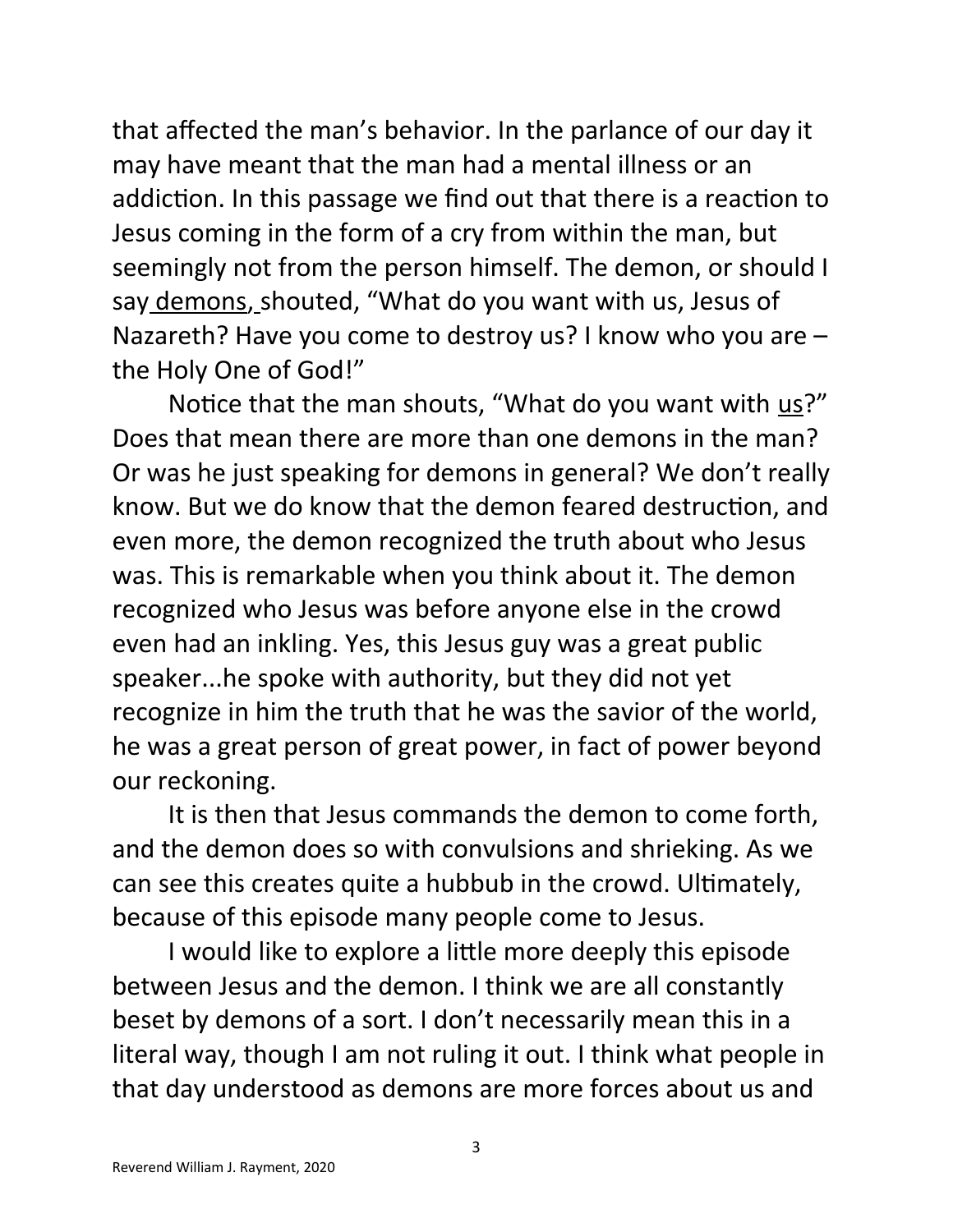within us that influence us to act in ways that are not cognizant of our true selves.

I believe we are all born, created, in the image of God. This means that we contain within us a spark of the divine that God breathed into Adam when he formed him from a lump of clay. We are innately good, but we are easily susceptible to stumble and even fall because we also contain within us urges and desires which prompt us to sin. So it is these demons that surround us, seemingly at war with the better angels of our nature that controvert the good within us. After this description, you can see how the ancient Platonists thought that the things of the mind, the forms, our innate being, were good and how things of the body, hunger and desire, were evil or at best a corruption of the higher forms. But I think it is more complicated that this. God gave us both the mind and the body, It is the abuse of either that turns out to be evil, whether a person is abusing themselves or someone else. Our demons are those promptings that push us to do those things, going beyond the pale, so to speak. And we need a higher power, God, to keep us from succumbing to those demons.

For example: I have spoken of my predilection for Klondike bars before. Wait, wait, I know it is hard to imagine this in the current sub-freezing weather. So, how about my predilection for piping hot, fresh from the oven, bread pudding? Well, choose for yourself. These are sweet foods, and while one serving might satisfy hunger, more would send my sugar levels sky high and could literally cause tunnel vision, and dizziness, and an inability to recall words. Even knowing the bad possibilities, I have gone far beyond the limits I set for myself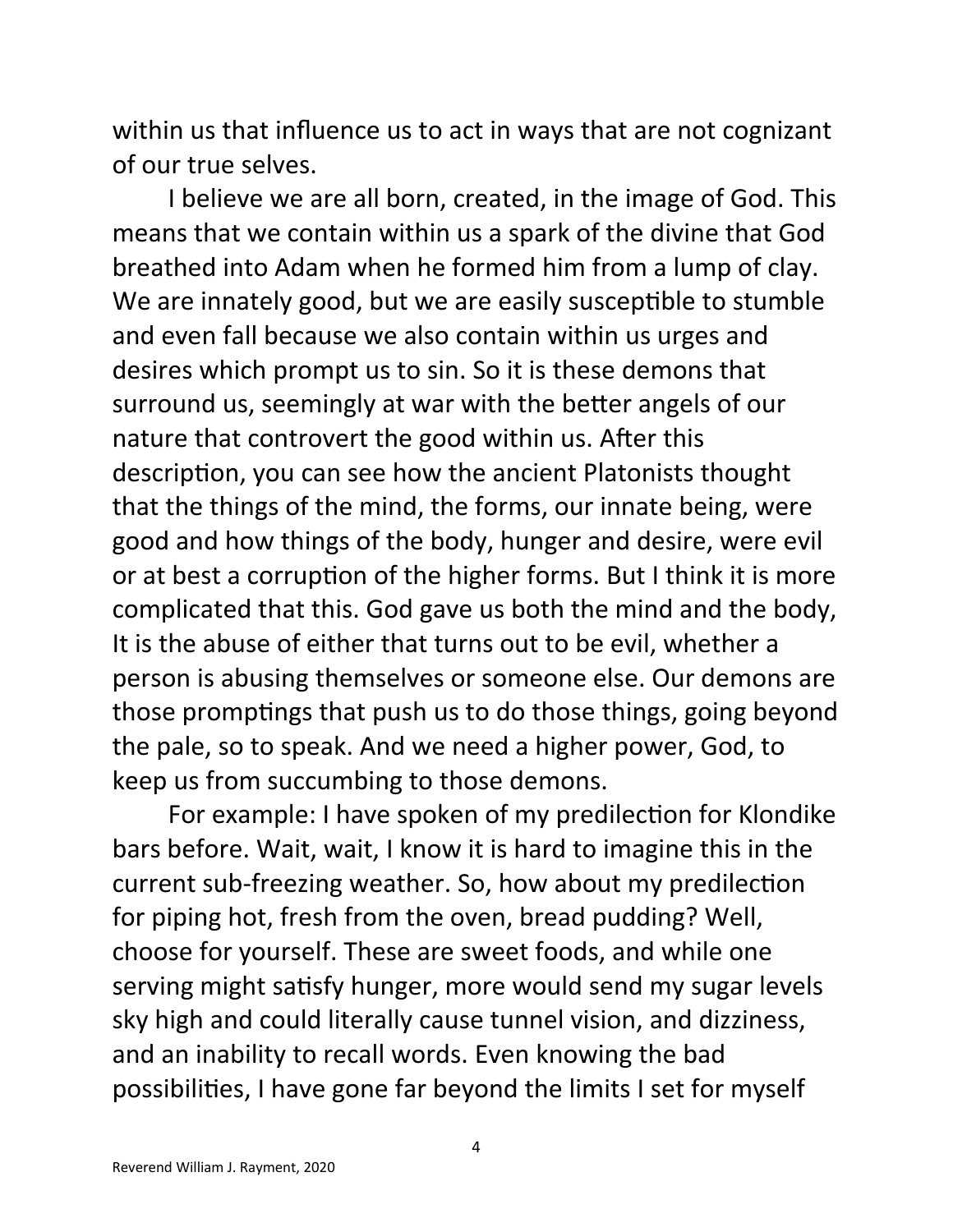and ended up regretting it. This is a sign that the little demons have overcome my common sense, causing to tell myself lies about where my limits are.

Now you can imagine far worse scenarios where drugs or alcohol are involved. You can imagine a gambling addiction or behaviors that could involve harming others. These are demons that beset many people. All of us have our temptations, even saintly characters, like Mother Theresa. Just as Jesus expelled the demon from the man in the synagogue in Capernaum, I believe that our faith plays a roll in, if not necessarily expelling our demons, at least helping us to get them under control.

I am sure you have all heard of alcoholics anonymous. One of the most successful programs for dealing with alcoholism. Within it there is a twelve step process. The first step is to accept our powerlessness in the face of addiction, in the face of sin. The second is to come to believe that there is a power greater than ourselves that can help us. The rest of the steps flow from these two. Is this beginning to sound a bit like what happened with the man in the synagogue? The demon recognized Jesus right away! Not that we are the demon, but there is something within us that recognizes our weakness and prompts us to seek and see a higher power. Sometimes it is the sinfulness within us that prompts us to such realizations. If we were perfect, my friends, we would have no need of God, at least we would not think so.

So, Jesus dispels the demon. In this case it seems so simple, but expelling the demons that beset us is anything but simple. In cases of addiction or anxiety or physical difficulties or just not eating that second helping of bread pudding we need